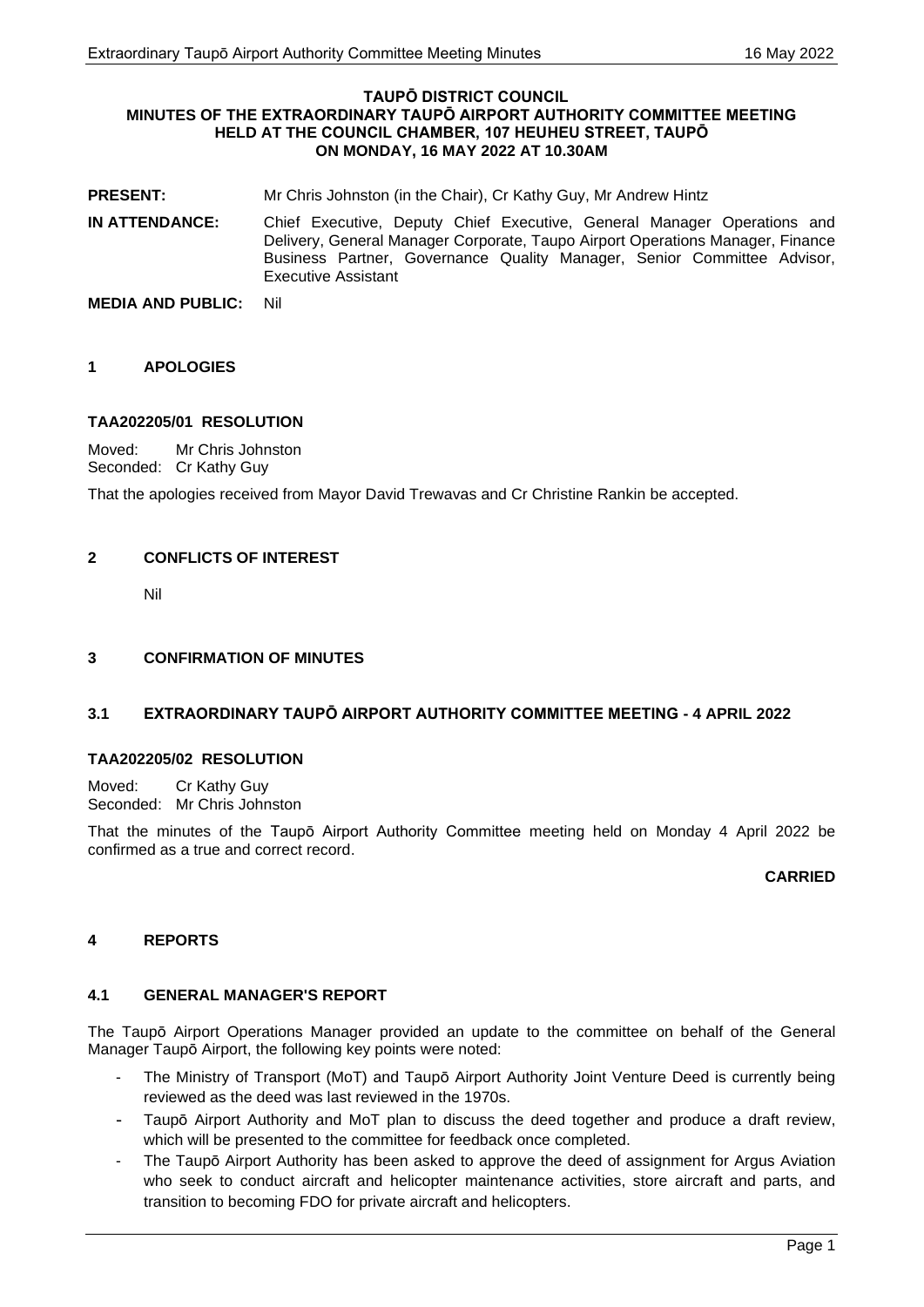- Argus Aviation have requested an extension of 7.5 years to their existing deed of lease. The original deed of lease is currently due to expire 31 July 2038.

## **TAA202205/03 RESOLUTION**

Moved: Cr Kathy Guy Seconded: Mr Chris Johnston

That the Taupō Airport Authority Committee receives the General Manager's report.

**CARRIED**

# **URGENT LATE ITEM – ASSIGNMENT OF LEASE TO ARGUS AVIATION**

Members added an urgent late item to the agenda, to be dealt with at the meeting. The matter concerned an Assignment of Lease to Argus Aviation.

## **TAA202205/04 RESOLUTION**

Moved: Mr Chris Johnston Seconded: Cr Kathy Guy

- 1. That, pursuant to section 46A(7) of the Local Government Official Information and Meetings Act 1987, the following item be added to the agenda and dealt with at the meeting as it was not available at the time the agenda was circulated, and consideration of the item was a matter of urgency, requiring a decision without delay.
- 2. That the Taupō Airport Authority Committee Consents to the assignment of lease of Taupō Airport Site Number 8 from Nowell 2 Trustee Limited (Izard) to Argus Aviation, with a variation to the lease that states that permanent residents are not permitted on the site.

**CARRIED**

## **4.2 TAUPŌ AIRPORT AUTHORITY FINANCIAL UPDATE**

The Finance Business Partner provided the summarised the financial update to the committee.

There has been no feedback from Ministry of Transport or Taupō District Council on the draft Statement of intent 2023 – 2025 SOI. The final SOI will be presented at the next meeting.

## **TAA202205/05 RESOLUTION**

Moved: Cr Kathy Guy Seconded: Mr Chris Johnston

That the Taupō Airport Authority Committee receives the information.

**CARRIED**

## **4.3 REQUEST TO COUNCIL FOR LOAN FACILITY FOR TAUPŌ AIRPORT**

The Finance Business Partner provided an update to the committee on the loan facility for Taupō Airport, reccomending that the approved \$150k loan be revoked and replaced with \$300k, the following key points were noted:

- The updated loan amount will help support the Taupō Airport's short term operational cashflow commitments.
- The previous cropper who owns the bales has indicated that these will now be collected which